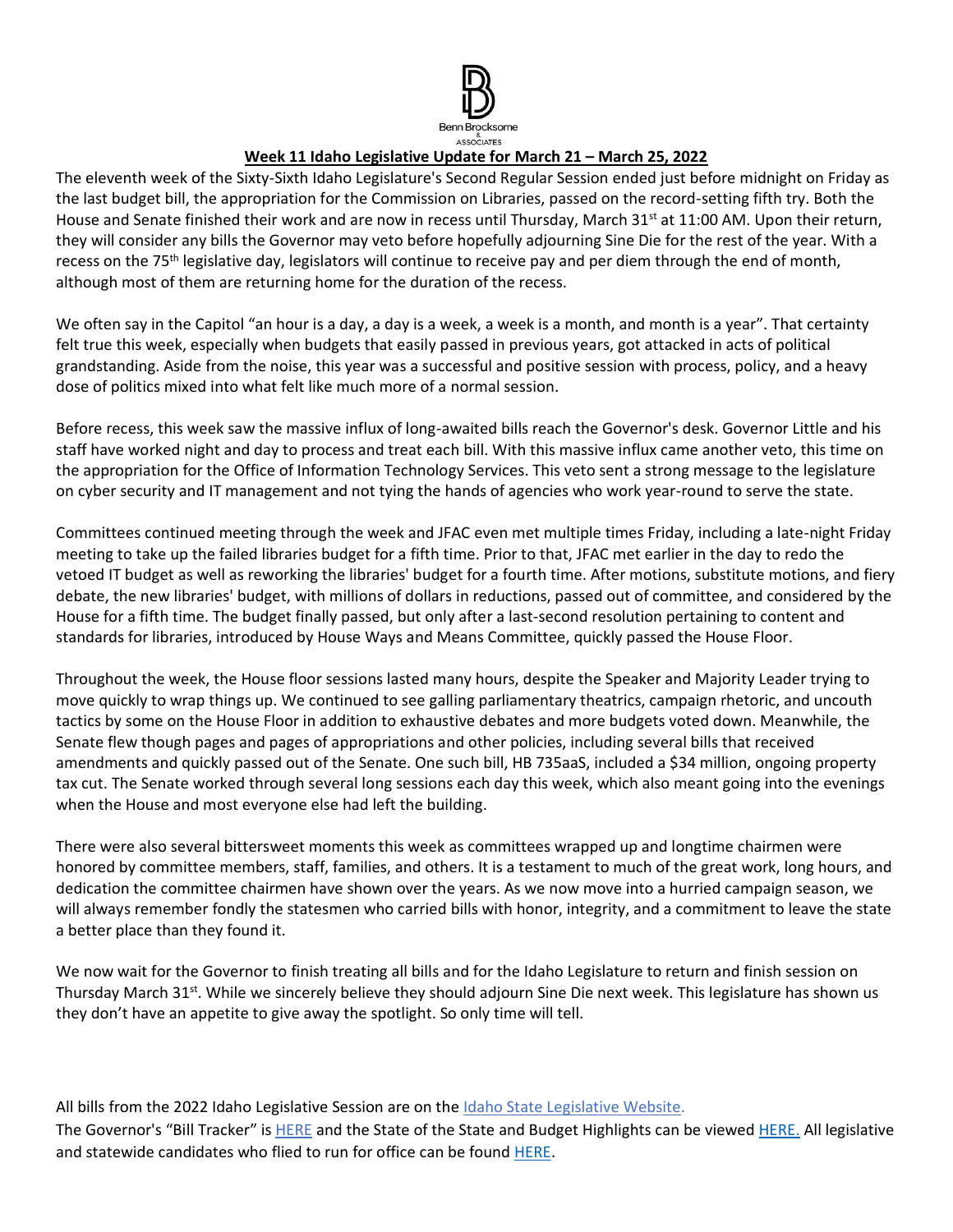

#### **Policies**

#### **HB 778 – [Idaho Patient Act](https://legislature.idaho.gov/sessioninfo/2022/legislation/H0778/) To the Governor**

Clarifies that the pursuit of an overdrawn checks for overdrawn check is not an extraordinary collection action. This is to provide a more efficient timeline for adverse credit reporting but does not give the ability to pursue other extraordinary collection actions by health care providers against patients. This replaces HB 774. **Sponsor: Rep. Monks (R-22).** 

#### **SB 1233 – [Shared Investigation Authority](https://legislature.idaho.gov/sessioninfo/2022/legislation/S1233/) – DOPL Senate Commerce & Human Resources Committee**

This bill hopes to enable across-the-board collaboration between Department of Occupational & Professional Licenses (DOPL) boards and commissions to improve transparency and efficiency during investigations. **Sponsor: Sen. Souza (R-4)** 

#### **HB 718 – [Out-of-State Medical Students, Return to Idaho](https://legislature.idaho.gov/sessioninfo/2022/legislation/H0718/) To the Governor**

This legislation would require Idaho students who enroll in WWAMI Regional Medical Program or the University of Utah School of Medicine to sign a contract with the State Board of Education stipulating that the student will repay monies paid for their education from public funds, unless the student is actively engaged in professional practice in Idaho for four years.

**Sponsor: Rep. Moyle (R-14)**

#### **HB 510 – [State & Local Taxes, Businesses](https://legislature.idaho.gov/sessioninfo/2022/legislation/H0510/) (69-0-1) Passed the House – Senate Local Government & Taxation Committee**

This proposal aims to "make technical corrections to legislation passed in 2021 (HB 317)". That bill allowed Affected Business Entities (ABE's) to elect to pay state income taxes on behalf of their owners, making those payments deductible from their federal taxes. This new bill would extend that election opportunity to trusts, estates, and ABE's with owners that have no Idaho income tax liability.

**Sponsor: Rep. Okuniewicz (R-2)**

#### **HB 534 – [State Insurance Fund](https://legislature.idaho.gov/sessioninfo/2022/legislation/H0534/) House Commerce & Human Resources Committee**

Intends to allow the State Insurance Fund (SIF) to transition from state vacation and leave programs to Paid Time Off (PTO) and holidays. This would align more with private sector positions. The bill will digitalize their financial transaction offerings with online banking and mobile applications without the approval of the State Controller's Office and Treasurer's office.

**Sponsor: Rep. Gestrin (R-8), Sen. Lakey (R-12) - four co-sponsors**

#### **SB 1239aa – [Legislative Session Uniformity](https://legislature.idaho.gov/sessioninfo/2022/legislation/S1239/) (28-6-1) Passed the Senate – House State Affairs Committee**

Ensures that each regular session of the legislature shall adjourn by a certain date. It is intended to keep the legislative session uniform and part time but makes exceptions for declared disasters and emergency events. **Sponsor: Sen. Guthrie (R-28)**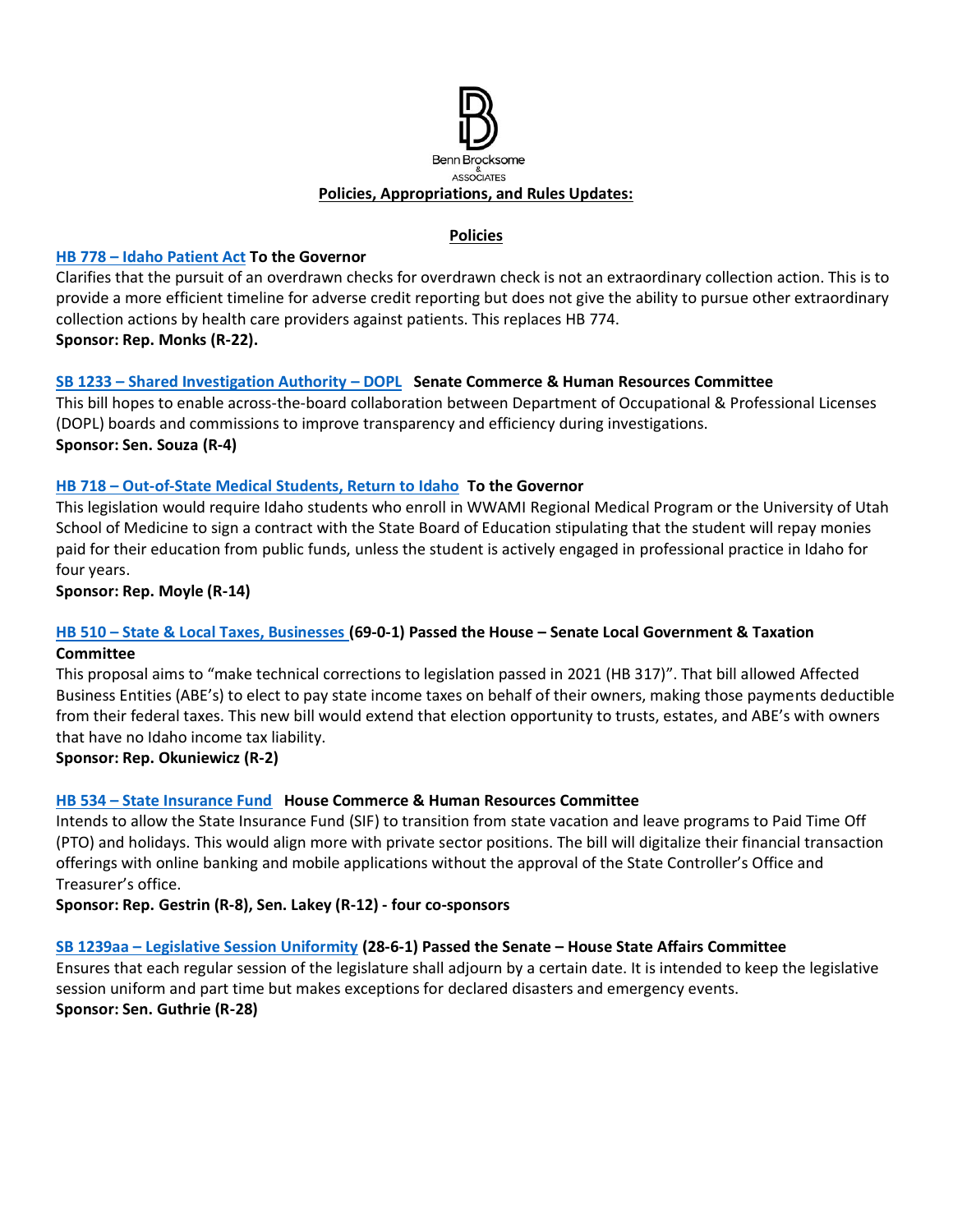

## **SB 1259 – [Medicaid, Certified Caregivers, and Property Taxes](https://legislature.idaho.gov/sessioninfo/2022/legislation/S1259/) (29-5-1) Passed the Senate – House Floor**

In-home caregivers and home-bound persons. Certified Family Home. You receive Medicaid reimbursement for housing those people, and for some, that would bump you above the circuitbreaker, but only at the state/local level. About 2,500 homes, serving over 3,000 residents. About \$50 per day, where them being institutionalized is around \$100 per day, resulting in a cost-saving for the State.

**Sponsor: Sen. Wintrow**

#### **HB 728aaS – [PERSI, Russian Assets](https://legislature.idaho.gov/sessioninfo/2022/legislation/H0728/) To the Governor**

This bill is to ensure Russian currency and government bonds within PERSI are sold, dispersed, or traded. PERSI will be required to publicly disclose of all Russian investments that any company has. The bill will sunset March 1, 2023. **Sponsor: Rep. Gannon (D-17) and Rep. Skaug (R-12)**

#### **HB 557 – [Payday Lenders, Licensing Systems](https://legislature.idaho.gov/sessioninfo/2022/legislation/H0557) (31-38-1) Failed in the House**

Aims to standardize the commercial payday and licensing systems. Eliminates the unnecessary licensing requirements and alters due dates to align with the electronic system of licensing. The provisions for qualifying for these licenses will be updated by this bill as well.

**Sponsor: Rep. Furniss (R-35)**

## **HB 719 – [Vaccine Mandates, Religious Exemption](https://legislature.idaho.gov/sessioninfo/2022/legislation/H0719/) (54-15-1) Passed the House – Senate State Affairs Committee**  Expands on State Code, by incorporating language that would allow for employees to claim religious exemption in the

event their employer has vaccine requirements. This intends to replace HB 577. **Sponsor: Rep. Young (R-31)** 

#### **HB 578 – [Required Immunity Liability Act](https://legislature.idaho.gov/sessioninfo/2022/legislation/H0578) House Business Committee**

Allows for employees to request an exemption from receiving the vaccine, and the employer still requires the vaccine, then an employee is injured the employer can be held liable for this injury. The employee will have the ability to seek suit against the employer. The businesses that are required to have all employees receive the vaccine per the federal government mandate, this employer will be exempt from this bill.

**Sponsor: Rep. Monks (R-22) and Sen. Den Hartog (R-22)**

# **HB 579 – [Medical Information, Employers](https://legislature.idaho.gov/sessioninfo/2022/legislation/H0579/) Returned to House Business Committee**

Intends to protect employee's medical privacy by stating employees do not have to disclose medical information to an employer. An employer may request a new employee to share relevant medical information that is considered essential function to the job.

**Sponsor: Rep. Monks (R-22)**

# **HB 581– [Employee Medical Information Protection Act](https://legislature.idaho.gov/sessioninfo/2022/legislation/H0581) (39-29-2) Passed the House – Senate Commerce & Human**

#### **Resources**

Prevents a business to mandate the COVID-19 vaccine on their employers. The definition of the vaccine would be updated through this bill

**Sponsor: Rep. Shepherd (R-7)**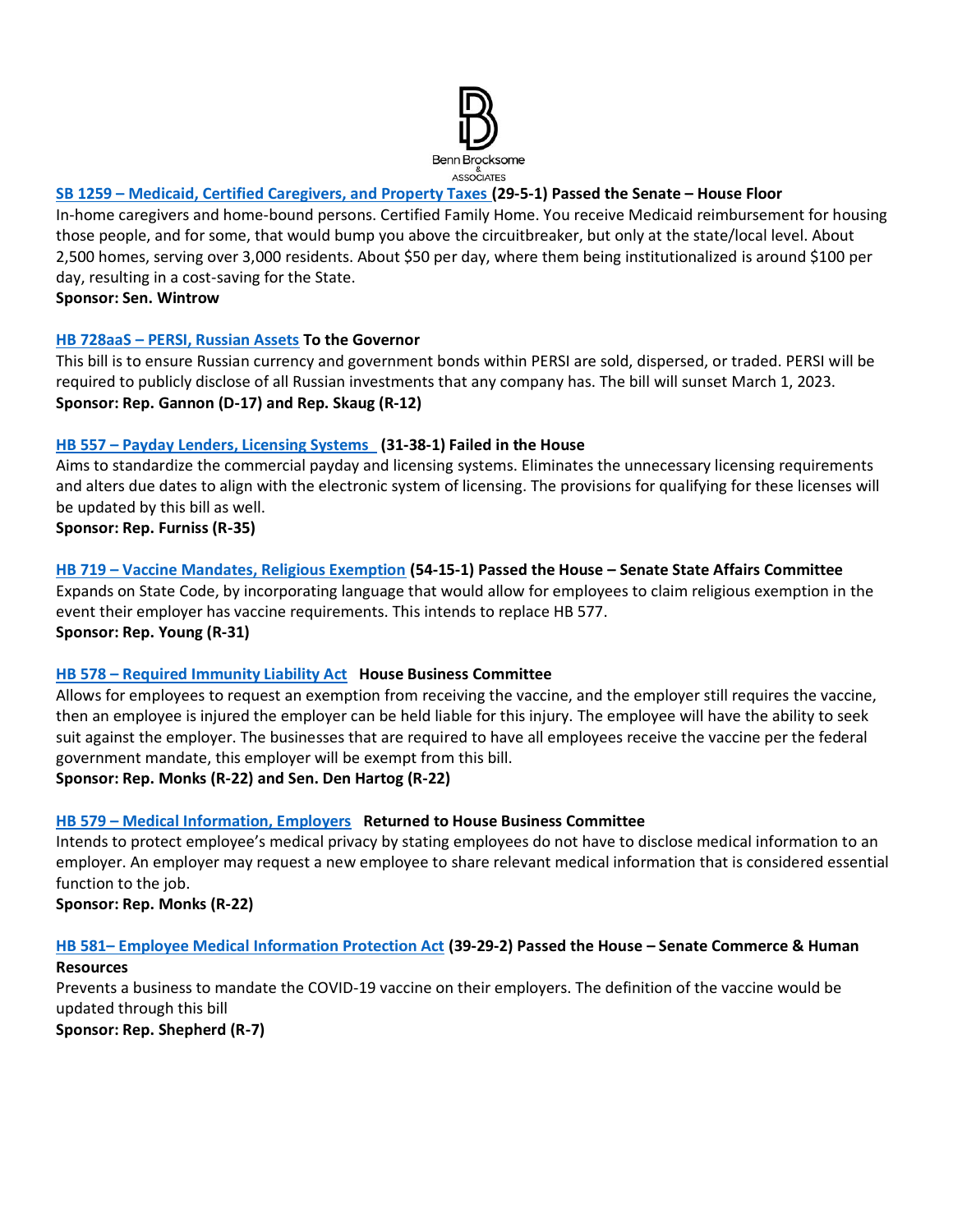

#### **HB 698 – [Worker's Compensation, COVID-19](https://legislature.idaho.gov/sessioninfo/2022/legislation/H0698/) (61-2-7) Passed the House – Senate Commerce & Human Resources**

This legislation specifies that injuries arising from employer mandated vaccinations shall be compensable under the Idaho Workers Compensation laws. This intends to replace HB 593.

#### **Sponsors: Rep. Skaug (R-12), Rep. Monks (R-22)**

#### **HB 708 – [Medical Information, Employers](https://legislature.idaho.gov/sessioninfo/2022/legislation/H0708/) (54-14-2) Passed the House – Senate Health & Welfare Committee**

Intends to protect employee's medical privacy by stating employees do not have to disclose medical information to an employer. An employer may request a new employee to share relevant medical information that is considered essential function to the job. This intends to replace HB 604.

**Sponsor: Rep. Monks (R-22)**

#### **HB 616aaS – [Private Foundations, Charitable Trusts, Non-Profits, Privacy](https://legislature.idaho.gov/sessioninfo/2022/legislation/H0616/) To the Governor**

This bill aims to protect private foundations and charitable trusts by clarifying that the only business reports they would need to file are those required under the State's Nonprofit Act and consumer protection laws. **Sponsor: Rep. Troy (R-5)**

#### **SB 1326 – [Regulatory Shift, Division of Licensing & Certification](https://legislature.idaho.gov/sessioninfo/2022/legislation/S1326/) Senate Health & Welfare Committee**

This legislation would effectively shift eighteen (18) different types of medical facilities and agency types, as well as the regulatory authority, duties, and staff responsible for licensing and inspection, from the Division of Licensing & Certification to the Division of Occupational & Professional Licenses (DOPL). Included in this transition would be the management of the certification program for certified family homes to DOPL. **Sponsors: Sen. Riggs (R-3), Rep. Erickson (R-33)**

#### **SB 1399 – [Extending Employment Services Program](https://legislature.idaho.gov/sessioninfo/2022/legislation/S1399/) To the Governor**

This proposed legislation would move the Extended Employment Services Program from the Division of Vocational Rehabilitation to the Division of Health & Welfare (DHW). Current funding for the program would be shifted from the Division of Vocational Rehabilitation to DHW, resulting in the transfer of three (3) FTP and \$3.51 million. This replaces SB 1329.

**Sponsor: Sen. Cook (R-30).** 

#### **HB 645 – [Elections, Community College Trustees](https://legislature.idaho.gov/sessioninfo/2022/legislation/H0645/) Returned to State Affairs Committee**

Changes the at-large voting process for community college trustee elections to a zonal one. This proposal has a 2024 effective date to not further complicate the election cycle that is about to start. **Sponsor: Rep. Chaney (R-10)**

#### **HB 671 – [School Board Trustees](https://legislature.idaho.gov/sessioninfo/2022/legislation/H0671/) (54-13-1) Passed the House – Held in Senate State Affairs Committee**

If an election is held within 120 days from a successful recall, then an election will be held for a school trustee position instead of an appointment. If the next election in held further out than 120 days, a temporary trustee position will be fill until the next election, where the permanent spot will be elected.

**Sponsor: Rep. Erhardt (R-33)**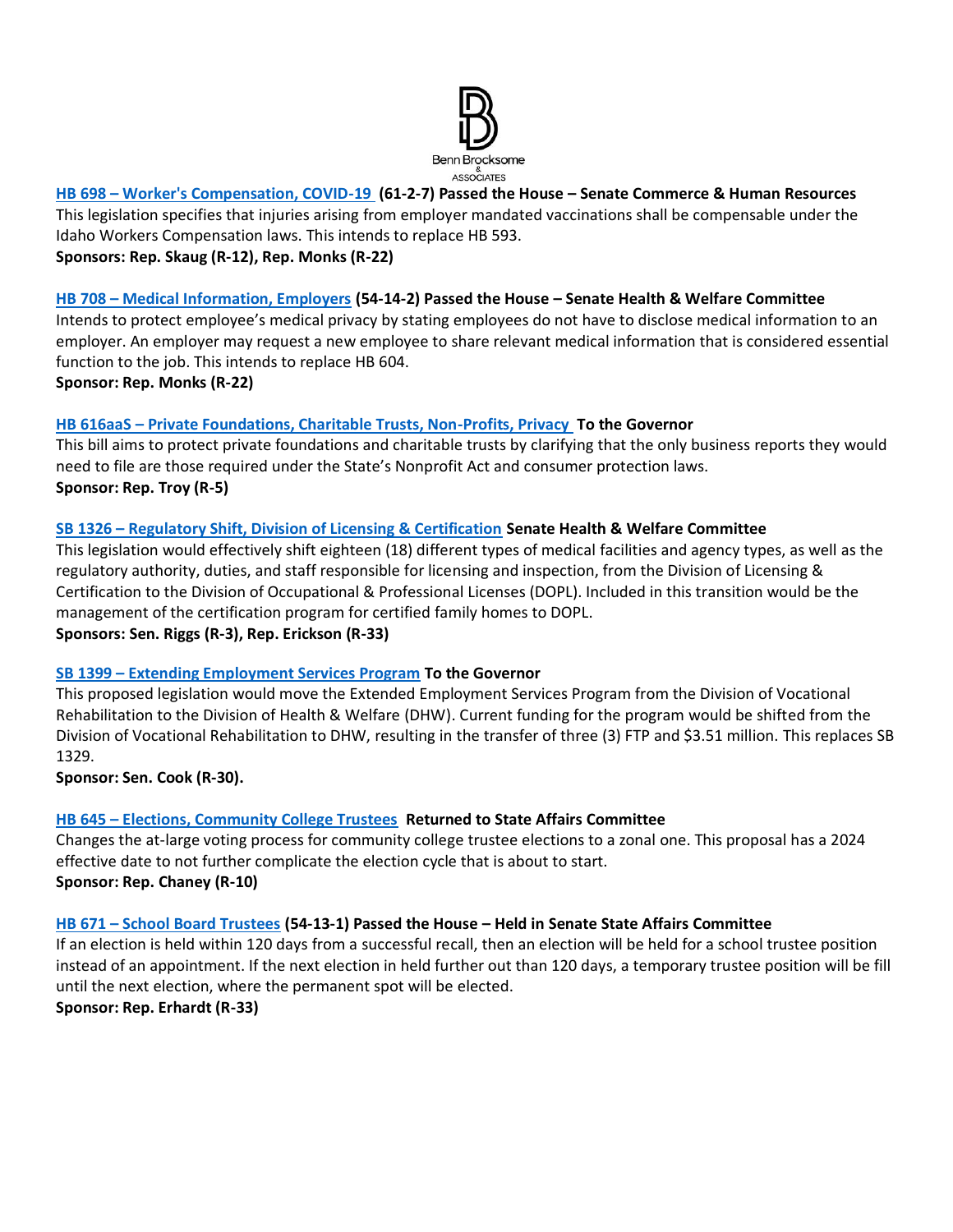

## **SB 1346aa – [Medical Record Requests, Cap](https://legislature.idaho.gov/sessioninfo/2022/legislation/S1346/) (28-8-1) Passed the Senate – Held in House Health & Welfare Committee**

This bill would establish "a reasonable maximum charge" for a patient, or their representative, to obtain a copy of records from a physician or other health care service that is intended to prevent price gouging, but also provide an incentive for electronic download of records.

**Sponsor: Sen. Ricks (R-34)**

#### **SB 1356 – [Extend Employment Services](https://legislature.idaho.gov/sessioninfo/2022/legislation/S1356) Held in Senate Health & Welfare Committee**

SB 1356 would codify employment services from Idaho Division of Vocational Rehabilitation to the Division of Medicaid. This is a state supported employment and vocational training service and aims to ensure full access to the vocational services Idahoans with significant disabilities.

**Sponsor: Sen. Cook (R-30)**

#### **SB 1368 – [Occupational Licensing Reform Act, Language Clean-up](https://legislature.idaho.gov/sessioninfo/2022/legislation/S1368/) To the Governor**

This bill would update all Idaho Division of Occupational and Professional Licensing boards and commission statute references in alignment with Idaho Code **Sponsor: Sen. Lakey (R-12).** 

#### **SB 1381 – [Coronavirus Pause Act](https://legislature.idaho.gov/sessioninfo/2022/legislation/S1381) To the Governor**

This legislation was crafted in reaction to the COVID-19 pandemic and aims to prevent discrimination in the workplace, with the exception of any requirements that might be required of medical care providers, on the basis of vaccination. **Sponsors: Sen. Winder (R-20), Sen. Lakey (R-12), Rep. Adams (R-13)**

#### **SB 1397 – [Negotiated Rulemaking Process](https://legislature.idaho.gov/sessioninfo/2022/legislation/S1397/) Sent to the 14th Order for Amendment**

This allows for legislatures to have a negotiated rulemaking process for all temporary rules that are not approved by the legislature the following session. This bill is to ensure that the rulemaking process is transparent and that temporary rulemaking is only used for emergency situations.

**Sponsor: Sen. Anthon (R-27)**

```
SB 1234 – Dental Hygienist Endorsements Signed into Law
```
- **HB 436 – [Income Taxes](https://legislature.idaho.gov/sessioninfo/2022/legislation/H0436/) Signed into Law**
- **HB 450 – [Unemployment Insurance Tax Rates](https://legislature.idaho.gov/sessioninfo/2022/legislation/H0450/) Signed into Law**
- **HB 444 - [Extending Sunset of Coronavirus Limited Immunity Act](https://legislature.idaho.gov/sessioninfo/2022/legislation/H0444/) Signed into Law**
- **SB 1247 – [Establishing Technical Schools](https://legislature.idaho.gov/sessioninfo/2022/legislation/S1247/) Signed into Law**
- **HB 506 – [Armed Forces Scholarships](https://legislature.idaho.gov/sessioninfo/2022/legislation/H0506/) Signed into Law**
- **HB 551 – [Subpoena Powers for the PERSI Board](https://legislature.idaho.gov/sessioninfo/2022/legislation/H0551) Signed into Law**
- **HB 552 – [PERSI Withdrawal Penalties](https://legislature.idaho.gov/sessioninfo/2022/legislation/H0552) Signed into Law**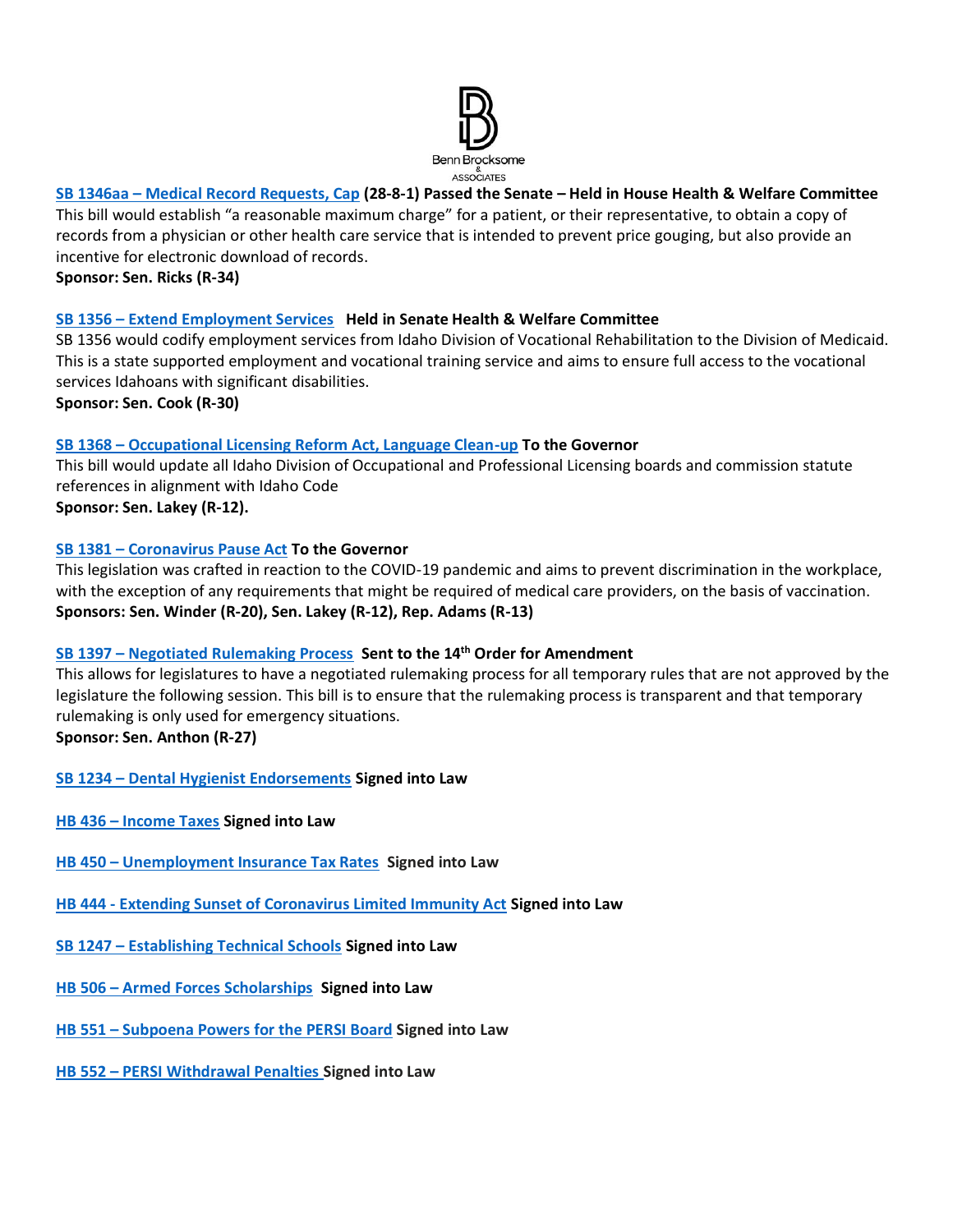

- **HB 553 – [PERSI Background Checks](https://legislature.idaho.gov/sessioninfo/2022/legislation/H0553) Signed into Law**
- **HB 461 – [Armed Forces Scholarships](https://legislature.idaho.gov/sessioninfo/2022/legislation/H0461) Signed into Law**
- **HB 517 – [Dentists, Idaho Department of Corrections](https://legislature.idaho.gov/sessioninfo/2022/legislation/H0517/) Signed into Law**
- **SB 1246 - [Uniform Controlled Substance Act](https://legislature.idaho.gov/sessioninfo/2022/legislation/S1246/) Signed into Law**
- **SB 1283 – [Supplemental Medicaid Reimbursement for Ground Emergency Transport](https://legislature.idaho.gov/sessioninfo/2022/legislation/S1283/) Signed into Law**
- **HCR 38 – [WWAMI Regional Medical Education Program](https://legislature.idaho.gov/sessioninfo/2022/legislation/HCR038/) Adopted**
- **SB 1256 - [Notarization Process for Background Checks](https://legislature.idaho.gov/sessioninfo/2022/legislation/S1256/) Signed into Law**
- **HB 561 – Uses for [Grant Funding, Emergency Service Personnel](https://legislature.idaho.gov/sessioninfo/2022/legislation/H0561) Signed into Law**
- **HB 556 – [Securities](https://legislature.idaho.gov/sessioninfo/2022/legislation/H0556) Signed into Law**
- **HB 562 – [Drug Outlet \(Pharmacy\) Registration](https://legislature.idaho.gov/sessioninfo/2022/legislation/H0562) Signed into Law**
- **HB 590 – Streamlining the [Worker's Compensation Process](https://legislature.idaho.gov/sessioninfo/2022/legislation/H0590) Signed into Law**
- **HB 611 – [Reinsurance, Claims](https://legislature.idaho.gov/sessioninfo/2022/legislation/H0611) Signed into Law**
- **HB 554 – [Definitions](https://legislature.idaho.gov/sessioninfo/2022/legislation/H0554) – PERSI Signed into Law**
- **HB 555 – [Reemployment, PERSI](https://legislature.idaho.gov/sessioninfo/2022/legislation/H0555) Signed into Law**

#### **Appropriations and Budgets**

#### **HB 767 – [Department of Health & Welfare, Public Health Services Division, FY23 Appropriation](https://legislature.idaho.gov/sessioninfo/2022/legislation/H0767/) To the Governor**

259.02 FTP; \$10.76 million from the General Fund; \$50.06 million from dedicated funds; and \$156.38 million from federal funds. This includes \$147,700 for benefit costs; \$77,500 for replacement items; remove \$4,600 for statewide cost allocation; and \$1.34 million for CEC. The total appropriation request is for \$217.20 million, which would reflect a 5.4% increase over the FY22 appropriation

**Motioned by: Nash (D-16) Seconded by: Sen. Riggs (R-3)**

#### **HB 777 - DHW - [Division of Medicaid, FY23 Appropriation.](https://legislature.idaho.gov/sessioninfo/2022/legislation/H0777/) To the Governor**

\$3.64 Billion base; 213 FTP; adding \$115,200 for benefit costs; \$1.12 million for CEC; \$126.36 million for nondiscretionary adjustments; and removing \$2,100 for statewide cost allocation. The total FY23 appropriation request is for \$4.04 Billion, which would reflect 6.6% increase over the FY22 appropriation. **Sponsors: Rep. Amador (R-4), Sen. Van Orden (R-31)**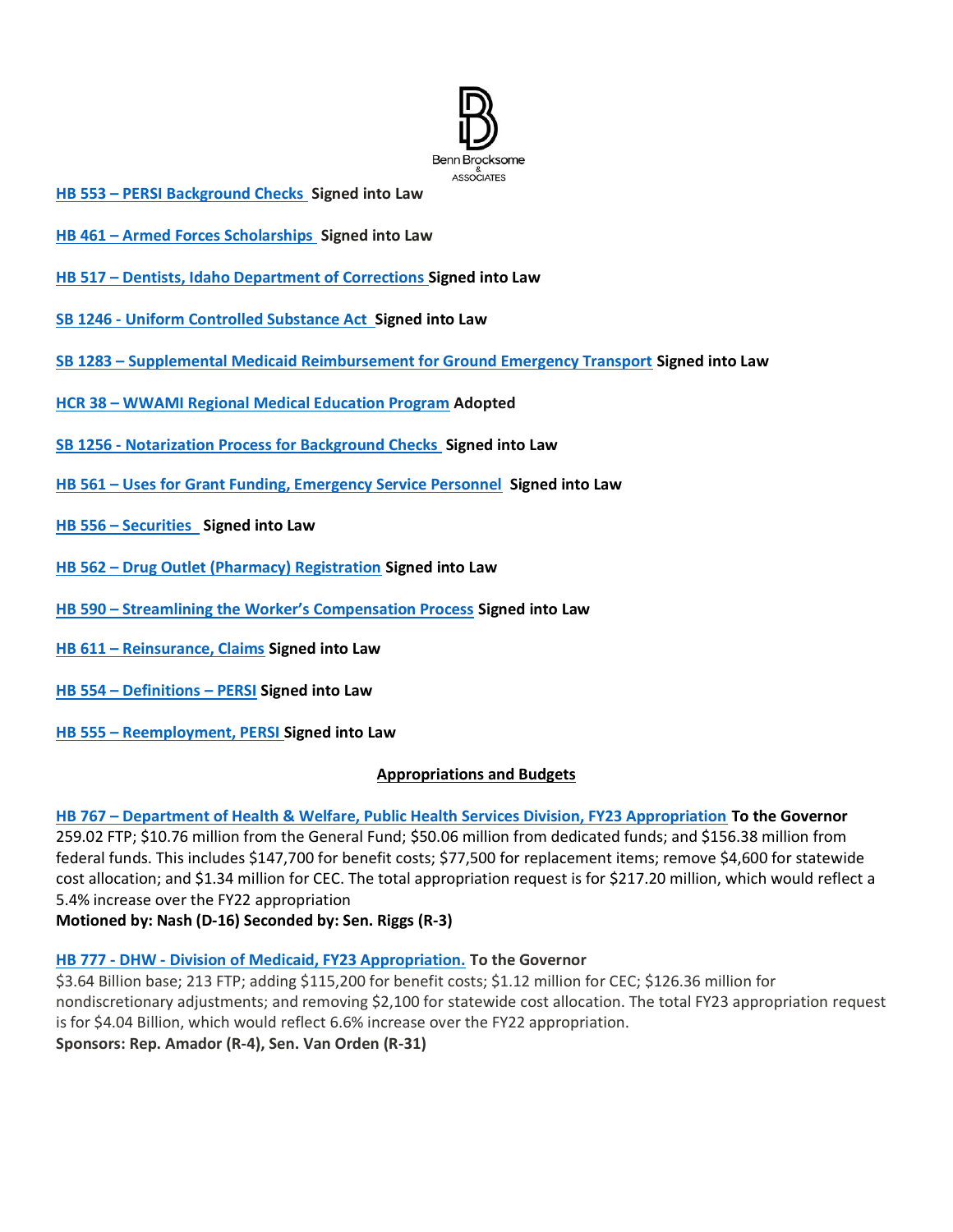

#### **HB 799 - [State Board of Education, CTE Division, FY23](https://legislature.idaho.gov/sessioninfo/2022/legislation/H0799/) Appropriation. To the Governor**

553.64 FTP; \$78.52 million base; adding \$299,100 for benefit costs; \$2.80 million for CEC; and removing \$4,100 for statewide cost allocation. The total FY23 appropriation request is for \$84.24 million, which would reflect a 0.1% increase over the FY22 appropriation. \$73.19 million would come from the General Fund, \$552,800 from dedicated funds, and the remaining \$10.49 million from federal funding sources.

**Sponsors: Rep. Horman (R-30), Sen. Crabtree (R-7)**

**SB 1427 – [Department of Health & Welfare, Extended Employment Services](https://legislature.idaho.gov/sessioninfo/2022/legislation/S1427/) To the Governor**

This bill would move the Extended Employment Services program from the Division of Vocational Rehabilitation to the Department of Health & Welfare. This would result in the personnel costs associated with 3.60 FTP and \$3.62 million from the General Fund being shifted.

**Sponsors: Sen. Cook (R-30)**

#### **SB 1428 - [Individual High Risk Reinsurance Pool Fund](https://legislature.idaho.gov/sessioninfo/2022/legislation/S1428/) To the Governor**

Trailer to HB 611 to add 25 million from the General Fund to the Individual High Risk Reinsurance Pool Fund. **Sponsors: Sen. Troy (R-5), Sen. Crabtree (R-7)**

**SB 1331 – [Department of Health & Welfare FY 2022 Appropriations, Division of Medicaid](https://legislature.idaho.gov/sessioninfo/2022/legislation/S1331/) Signed into Law**

- **HB 661 – [FY22 Supplemental Appropriations, DHW](https://legislature.idaho.gov/sessioninfo/2022/legislation/H0661/) Signed into Law**
- **HB 710 – [Division of Human Resources, FY22 Supplemental Appropriation](https://legislature.idaho.gov/sessioninfo/2022/legislation/H0710/) Signed into Law**
- **HB 726 - [Division of Human Resources \(DHR\), FY23 Appropriation.](https://legislature.idaho.gov/sessioninfo/2022/legislation/H0726/) Signed into Law**
- **HB 722 – [Department of Insurance, FY23 Appropriation](https://legislature.idaho.gov/sessioninfo/2022/legislation/H0722) Signed into Law**
- **SB 1384 – [DHW, Mental Health Services Division, FY23 Appropriation](https://legislature.idaho.gov/sessioninfo/2022/legislation/S1384) Signed into Law**
- **HB 771 – [Self-Governing Agencies, DOPL, FY23 Appropriation](https://legislature.idaho.gov/sessioninfo/2022/legislation/H0771/) Signed into Law**
- **SB 1401 - DHW – [Other Programs, FY22 and FY23 Appropriation](https://legislature.idaho.gov/sessioninfo/2022/legislation/S1401/) Signed into Law**
- **HB 773 - DHW - [Family & Community Services -](https://legislature.idaho.gov/sessioninfo/2022/legislation/H0773/) FY 2023 Original. Signed into Law**
- **SB 1418 - [State Board of Education, Health Education Programs, FY23 Appropriation](https://legislature.idaho.gov/sessioninfo/2022/legislation/S1418/) Signed into Law**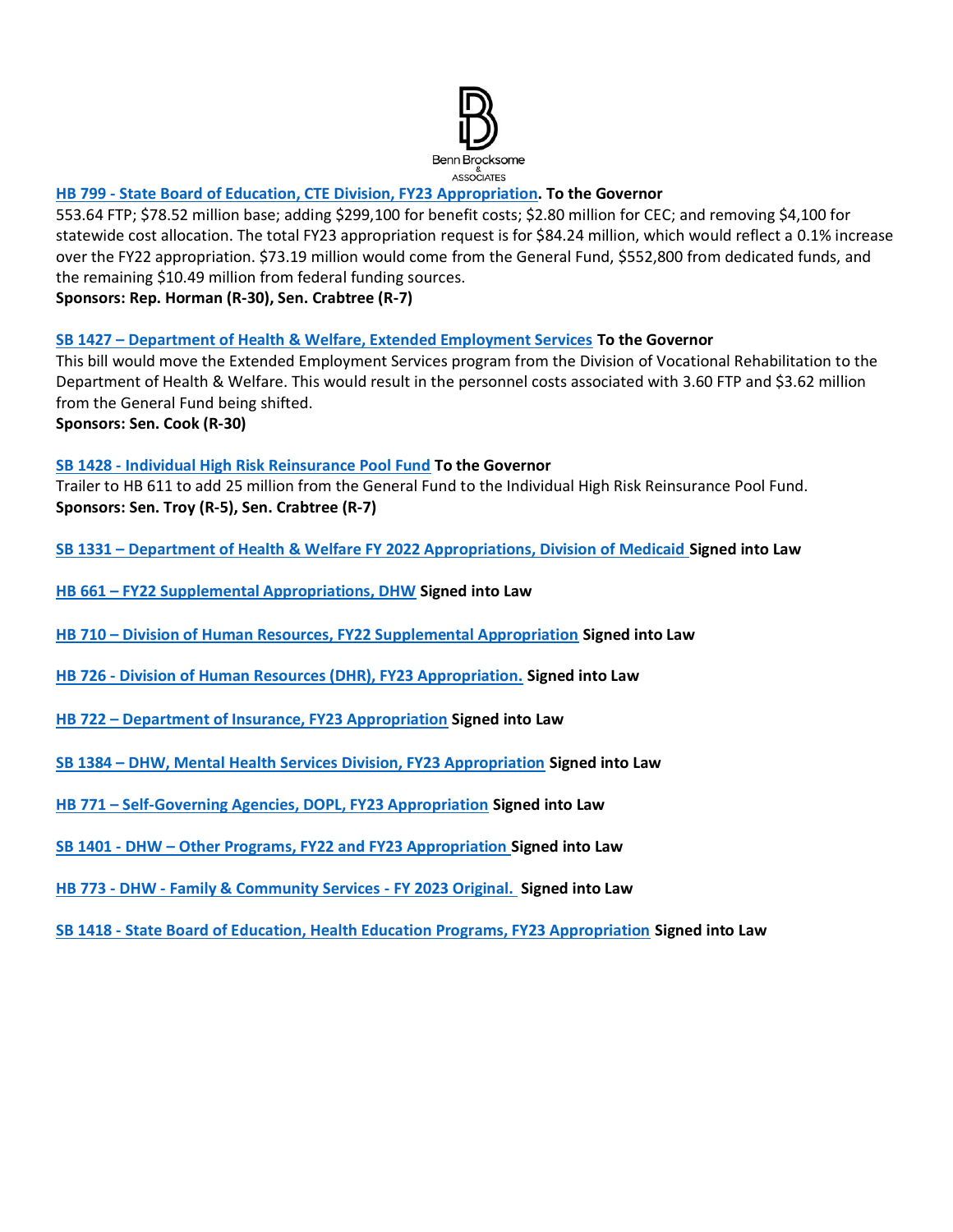

[HERE](https://adminrules.idaho.gov/rules/current/) is the link for the Index of all Proposed Rules seeking legislative approval. Committees in both the House and Senate are assigned rules to approve. As a reminder, if a rules docket pass either House or the Senate, they are set to go into effect but need to be enacted by legislation or executive order.

Rules Approved:

[16-0000-2100](https://adminrules.idaho.gov/legislative_books/2022/pending/22H_HealthWelfare.pdf#nameddest=G12.999219) - Notice of Omnibus Rulemaking, Department of Health and Welfare (with the exception of chapter 16.03.09)

[16-0000-2100F](https://adminrules.idaho.gov/legislative_books/2022/fee/22H_Fee_HW.pdf#nameddest=G4.999237) - Notice of Omnibus Rulemaking (Fee Rule), Department of Health and Welfare [15-0100-2100](https://adminrules.idaho.gov/legislative_books/2022/pending/22H_HealthWelfare.pdf#nameddest=G4.999158) – Omnibus Rulemaking - Proposed Rule, Office of the Governor, Idaho Commission on Aging [04-0000-2100](https://adminrules.idaho.gov/legislative_books/2022/pending/22S_StateAffs.pdf#nameddest=G4.999167) - Notice of Omnibus Rulemaking - Proposed Rule, Office of The Attorney General, Page 5-91 [34-0000-2100](https://adminrules.idaho.gov/legislative_books/2022/pending/22S_StateAffs.pdf#nameddest=G17.999161) - Notice of Omnibus Rulemaking - Proposed Rule, Secretary of State, Page 357-376 [34-0000-2100F](https://adminrules.idaho.gov/legislative_books/2022/fee/22S_Fee_StateAffs.pdf#nameddest=G15.999174) - Notice of Omnibus Rulemaking (Fee Rule) - Proposed Rule, Secretary of State Page 78-111 [38-0000-2100](https://adminrules.idaho.gov/legislative_books/2022/pending/22S_StateAffs.pdf#nameddest=G38.999154) - Notice of Omnibus Rulemaking - Proposed Rule, ID Dept. of Administration, Page 377-417 [38-0000-2100F-](https://adminrules.idaho.gov/legislative_books/2022/fee/22S_Fee_StateAffs.pdf#nameddest=G20.999308) Notice of Omnibus Rulemaking (Fee Rule) - Proposed Rule, Id Dept. of Administration, Page 112-12 [18-0000-2100F](https://adminrules.idaho.gov/legislative_books/2022/fee/22H_FEE_Business.pdf#nameddest=G6.999167) Notice of Omnibus Rulemaking (Fee Rule) - Pending Rule – Department of Insurance [18-0000-2100](https://adminrules.idaho.gov/legislative_books/2022/pending/22H_Business.pdf#nameddest=G7.999199) Notice of Omnibus Rulemaking - Pending Rule – Department of Insurance [18-0201-2101](https://adminrules.idaho.gov/legislative_books/2022/pending/22H_Business.pdf#nameddest=G40.999284) Insurance Rates and Credit Rating (New Chapter) - Pending Rule [18-0407-2101](https://adminrules.idaho.gov/legislative_books/2022/pending/22H_Business.pdf#nameddest=G44.999241) Restrictions on Discretionary Clauses in Health Insurance Contracts (New Chapter) - Pending Rule [18-0410-2101](https://adminrules.idaho.gov/legislative_books/2022/pending/22H_Business.pdf#nameddest=G44.999241) Medicare Supplement Insurance Standards (New Chapter) - Pending Rule [18-0604-2101](https://adminrules.idaho.gov/legislative_books/2022/pending/22H_Business.pdf#nameddest=G44.999241) Continuing Education (New Chapter) - Pending Rule [09-0000-2100](https://adminrules.idaho.gov/legislative_books/2022/pending/22H_CommHR.pdf#nameddest=G4.999194) Notice of Omnibus Rulemaking - Pending Rule – Department of Labor [16-0000-2100](https://adminrules.idaho.gov/legislative_books/2022/pending/22H_HealthWelfare.pdf#nameddest=G12.999219) - Omnibus Rulemaking – Proposed Rule – Department of Health and Welfare [16-0000-2100](https://adminrules.idaho.gov/legislative_books/2022/pending/22H_HealthWelfare.pdf#nameddest=G12.999219) - Section 16.03.09.772.01(c) Held in Committee – Department of Health and Welfare [16-0000-2100F](https://adminrules.idaho.gov/legislative_books/2022/fee/22S_Fee_HealthWelfare.pdf) - Omnibus Rulemaking (Fee Rule) - Proposed Rule – Department of Health and Welfare [18-0000-21000](https://adminrules.idaho.gov/legislative_books/2022/pending/22S_CommHR.pdf#nameddest=G19.999199) - Notice of Omnibus Rulemaking - Amendment to Temporary Rule, p. 115; 18.01.01 - 18.08.01, pp. 119 - 346 – Department of Insurance [18-0604-2101-](https://adminrules.idaho.gov/legislative_books/2022/pending/22S_CommHR.pdf#nameddest=G58.999151) Continuing Education (New Chapter) - Proposed Rule, p. 400 [18-0402-2101](https://adminrules.idaho.gov/legislative_books/2022/pending/22S_CommHR.pdf#nameddest=G55.999268) - Complications of Pregnancy, Newborn, and Adopted Children Coverage (New Chapter) - Proposed Rule, p. 364 [15-0400-2100](https://adminrules.idaho.gov/legislative_books/2022/pending/22H_CommHR.pdf#nameddest=G11.999158) – Notice of Omnibus Rulemaking – Pending Rule – Idaho Division of Human Resources [15-0100-2100](https://adminrules.idaho.gov/legislative_books/2022/pending/22S_HealthWelfare.pdf#nameddest=G4.999158) - Notice of Omnibus Rulemaking - Proposed Rule – Idaho Commission of Aging [15-0200-2100](https://adminrules.idaho.gov/legislative_books/2022/pending/22S_HealthWelfare.pdf#nameddest=G4.999158) - Notice of Omnibus Rulemaking - Proposed Rule – Commission for the Blind and Visually Impaired [16-0000-2100F](https://adminrules.idaho.gov/legislative_books/2022/fee/22S_Fee_HealthWelfare.pdf#nameddest=G4.999237) - Notice of Omnibus Rulemaking (Fee Rule) - Proposed Rule – Department of Health and Welfare [24-0000-2100](https://adminrules.idaho.gov/legislative_books/2022/pending/22S_CommHR.pdf) - Notice of Omnibus Rulemaking - Proposed Rule – Division of Occupational and Professional Licenses [24-0000-2100F](https://adminrules.idaho.gov/legislative_books/2022/fee/22S_Fee_CommHR.pdf) - Notice of Omnibus Rulemaking (Fee Rule) - Proposed Rule – Division of Occupational and Professional Licenses [34-0000-2100](http://adminrules.idaho.gov/legislative_books/2022/pending/22S_StateAffs.pdf#nameddest=G32.999138) - Omnibus Rules Review - Office of Secretary of State [34-0000-2100F](http://adminrules.idaho.gov/legislative_books/2022/fee/22H_Fee_StAffs.pdf#nameddest=G15.999174) - 2022 Pending Fee Rules - Secretary of State Office [38-0000-2100](https://adminrules.idaho.gov/legislative_books/2022/pending/22S_StateAffs.pdf#nameddest=G38.999154) - Proposed Omnibus Rules - Idaho Dept. of Administration [38-0000-2100F](https://adminrules.idaho.gov/legislative_books/2022/fee/22H_Fee_StAffs.pdf#nameddest=G20.999308) - Fee Rules review - Idaho Dept. of Administration [15-0400-2100](https://adminrules.idaho.gov/legislative_books/2022/pending/22H_CommHR.pdf#nameddest=G11.999158) - Notice of Omnibus Rulemaking - Pending Rule – Division of Human Resources [16-0000-2100](https://adminrules.idaho.gov/legislative_books/2022/pending/22S_HealthWelfare.pdf#nameddest=G12.999219) - Notice of Omnibus Rulemaking - Proposed Rule – Department of Health & Welfare

- Exception of 16.03.09.772.01C, 16.03.21.101.04.Q, and 16.03.21.302.01 A-E, and 16.03.21.101.047